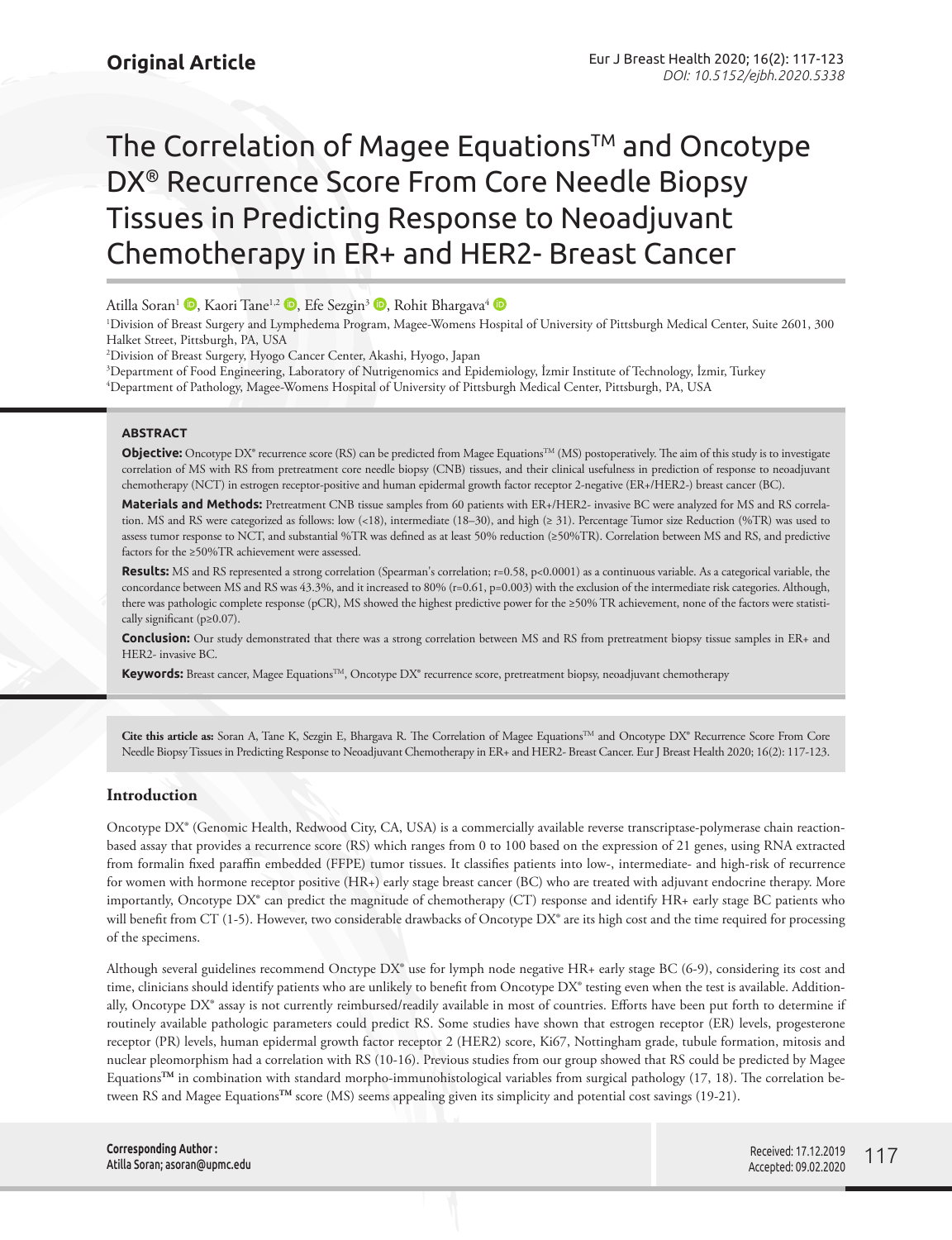While neoadjuvant chemotherapy (NCT) have several advantages including to monitor response to treatment and shrinks the tumor, some studies questioned the benefit of NCT for patients with HR+ BC overall. These studies showed that pathological complete response (pCR) was less likely to occur in luminal patients and did not confer with a survival benefit (7, 22-24). However, the main objective of NCT for HR+ cancers is to increase breast conserving surgery (BCS) rate. In addition, there is a subset of HR+ BC patients who benefit from NCT (25) such as luminal B patients. RS has been proposed to also select HR+ HER2- BC patients who will benefit from NCT. The correlation between multi-gene assays such as Oncotype DX® RS from pretreatment biopsy tissue and tumor response to neoadjuvant therapy has been studied previously (26-34).

MS from post- surgical pathology and Oncotype DX® RS are highly concordant and this encourages us to evaluate the possibility of similar association from pretreatment biopsy tissue samples. There has been no study to identify the correlation between MS and Oncotype DX® RS from pretreatment tissue samples. If there is a significant correlation between these two calculations and Oncotype DX® is unavailable, MS may give additional information for decision making of NCT to clinicians with no cost.

The aim of this study is to investigate the correlation of MS with RS from pretreatment core needle biopsy tissues and its clinical usefulness in prediction of response to neoadjuvant chemotherapy in ER+ and HER2- invasive BC.

# **Materials and Methods**

#### **Patient selection and clinicopathological data**

Clinicopathological data was collected retrospectively for 71 female patients with ER+/HER2- invasive carcinoma of the breast diagnosed with core needle biopsy (CNB) and treated with NCT. All patients were  $\geq$ 18 years of age without prior history of any cancer including BC. Patients were diagnosed with T1-3 N0-1 M0 tumor, in which the tumor size was recorded based on preoperative images. All patients had unifocal tumors. Pathological data required for MS calculation such as H-scores for ER and PR, HER2, and tumor size were obtained from pretreatment slide review or medical record. These data were blinded to RS evaluation.

## **Score assessment**

Both MS and RS were obtained from pretreatment CNB tissues. Pretreatment paraffin-embedded tissue samples were sent to Genomic Health,

### **Key Points**

- Guidelines recommend Onctype DX® use for lymph node negative HR+ early stage breast cancer.
- Oncotype DX® assay is expensive and it is not currently reimbursed/readily available in most of the countries.
- Previous studies from our group showed that recurrence score could be predicted by Magee Equations  $^{\mbox{{\tiny TM}}}.$
- Magee Equations<sup>TM</sup> is a simple method that takes no additional cost and waiting time.
- The present study demonstrated that there was a strong correlation between Magee Score and Recurrence Score from pretreatment biopsy tissue samples in ER+ and HER2- invasive breast cancer.
- Magee Score from pretreatment biopsy tissue can be a useful decision-making tool in the neoadjuvant setting, especially for low- or high-Magee Score patients.

Inc. for Oncotype DX® RS. MS was calculated from Magee Equations**TM**  (http://path.upmc.edu/onlineTools/mageeequations.html). The recurrence score risk categories were as follows: low (<18), intermediate (18– 30), and high (≥31). We also investigated low- and midrange-risk groups as follows: low (<11), intermediate (11–25), and high (>25) (35-37).

#### **Response assessment**

All patients received standard NCT. Pathologic complete response (pCR) was defined as complete absence of viable invasive tumor cells both in the breast and lymph nodes on pathologic examination. We used Percentage Tumor Size Reduction (%TR) to assess tumor response to NCT in this study. %TR was based on pretreatment size (the largest dimension) and pathology evaluation of the resected specimen. The pretreatment tumor size was abstracted from clinical charts as a maximum dimension (unidimensional measurement). Imaging modality considered for tumor size measurements was selected in the following preferential order: Magnetic resonance imaging, ultrasound, mammogram or physical examination. The post-treatment tumor size was defined as the product of: maximum dimension of tumor-bed (or area of fibrosis)\* percentage cellularity (compared with pretreatment biopsy) of the tumor-bed (or area of fibrosis) by microscopic exam. %TR was calculated as the difference between the pre- and post- treatment tumor size divided by pre-treatment tumor size, multiplied by 100 (available at http://path.upmc.edu/onlineTools/ptvr.html). Substantial %TR was defined as at least 50% reduction in tumor size (≥50%TR).

#### **Statistical analysis**

We assessed the correlation of MS with RS and predictive factors for clinicopathological response to NCT. Categorical comparisons between the categories were tested by the Pearson Chi-Square test. Correlations between MS and RS were determined using the Spearman's correlation coefficient both as continuous and categorical variables. The predictive power of variables on the ≥50%TR achievement was assessed based on multiple logistic and linear regression analyses. The Area Under the ROC (Receiver Operating Characteristic) Curve (AUC) values were calculated by plotting cumulative distribution function of sensitivity vs. '1-specificity'. The p-values were derived from two-tailed tests, and p<0.05 was considered significant. All statistical tests were performed using SAS/STAT version 9.3 (SAS Institute, Inc., North Carolina, USA).

#### **Results**

Pretreatment core biopsy samples were obtained and sent for Oncotype DX<sup>®</sup> testing from 71 patients. Two samples failed RNA extraction and the remaining 69 patient samples were processed by RT-PCR. There was no PCR failure, however, 9 samples were identified as HER2 positive by RT-PCR. The final sample size analyzed was 60 cases.

A summary of clinicopathologic features of the study is detailed in Table 1. The mean patient age was  $52\pm13$  years. The mean pre-NCT tumor size was 48±36 mm. The median %TR was 42% (range 0–97%) and ≥50%TR was observed in 27 (45%) patients. There was neither pathological complete response nor disease progression.

Table 2 shows the categorical distribution of MS and RS. The 21 gene assay demonstrated a low RS (<18) in 27 (45%), intermediate RS (18–30) in 10 (17%) and high RS (≥31) in 23 (38%) tissues. Magee Equations<sup>TM</sup> demonstrated a low MS in 16 (27%), intermediate MS in 40 (67%) and high MS in 4 (7%) tissues.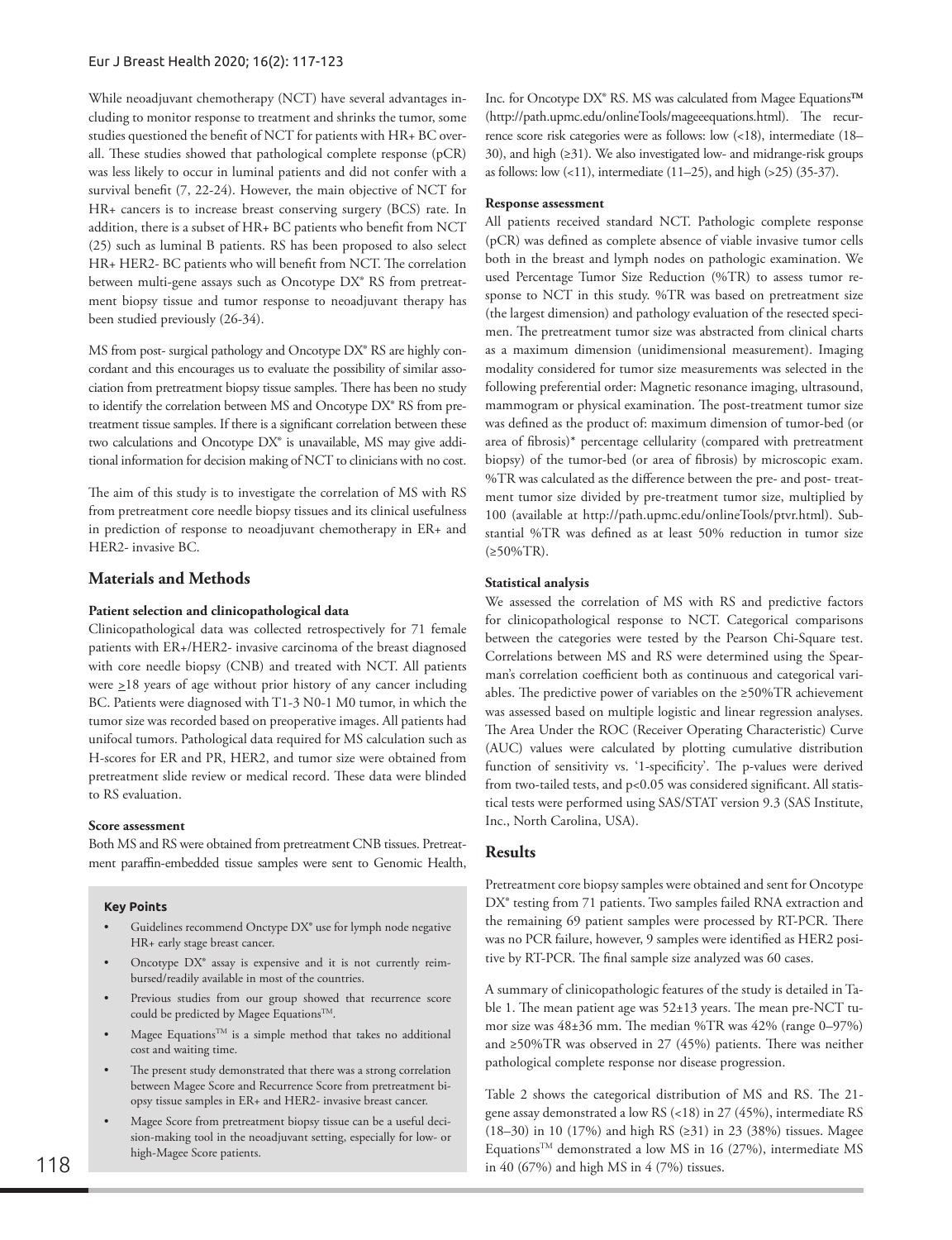#### Soran et al. Magee Equations™ Score and NCT Response

the intermediate MS category, median MS for the low/intermediate RS category was 21 (range 18-31), and median MS for the high RS category was 25 (20-31). With 15 cases represented the lower range of the intermediate MS category (score of 18–21), 14 cases (93%) were reported as the low/intermediate RS category, and only 1 case (7%) was reported as the high RS category. Additionally, in the intermediate MS category, median PR H-score for the low/intermediate RS category is 120 (0-300), and median PR H-score for the high RS category is 23 (2-200). With 11 cases presented PR ≤23 in the intermediate MS category, 8 cases (73%) grouped to the high RS category, and 3 cases

(27%) case grouped to the low/intermediate RS category.

#### **Correlation between MS and RS**

The mean MS was 22.0 compared with 27.7 for RS (Table 1). As a continuous variable, MS significantly correlated with RS (Pearson's correlation; r=0.58, p<0.0001). When analyzed as categorical variables, the overall concordance between MS and RS was 43.3% (Table 2). The Pearson's correlation coefficient between MS and RS was 0.38 (p=0.001). One-step discordance was 50% (30/60), and two-step discordance was 6.6% (4/60). With the exclusion of the intermediate risk categories for both MS and RS, the concordance between the two variables increased to 80% (r=0.61, p=0.003).

When MS fell in the intermediate category, RS was either the low or intermediate category in 63% (25/40) of the cases. Focusing on

Table 1. Summary of clinicopathologic features (n=60)

|                        | <b>Total</b> |                             |       | <50%TR (n=33)      | ≥50%TR (n=27) |                             |
|------------------------|--------------|-----------------------------|-------|--------------------|---------------|-----------------------------|
|                        | Mean         | (range)                     | Mean  | (range)            | Mean          | (range)                     |
| Recurrence score       | 27.7         | $(3.3 - 69.9)$              | 25.6  | $(6.0 - 69.9)$     | 30.4          | $(3.3 - 66.6)$              |
| Magee score            | 22.0         | $(10.2 - 39.0)$             | 20.6  | $(10.2 - 34.9)$    | 23.7          | $(13.6 - 39.0)$             |
| <b>Ki67</b>            | 42.2         | $(5.0 - 85.0)$ <sup>a</sup> | 35.0  | $(5.0 - 60.0)^{b}$ | 50.4          | $(8.0 - 85.0)$ <sup>c</sup> |
| ER (H-score)           | 234.7        | $(216.2 - 253.1)$           | 257.7 | $(130-300)$        | 206.5         | $(35-300)$                  |
| PR (H-score)           | 131.6        | $(0-300)$                   | 149.8 | $(0-300)$          | 109.3         | $(0-300)$                   |
| Tumor size (cm)        | 4.8          | $(1.0 - 23.0)$              | 4.7   | $(1.0 - 14.0)$     | 5.0           | $(2.0 - 23.0)$              |
| Nottingham Score       | 6.6          | $(5.0 - 9.0)$               | 6.6   | $(5.0 - 9.0)$      | 6.5           | $(5.0 - 9.0)$               |
| $n=15$ , $n=8$ , $n=7$ |              |                             |       |                    |               |                             |

Table 2. Comparison between numbers of low, intermediate and high-risk categories based on Oncotype DX® recurrence score (RS) and Magee score (MS) (n=60)

|                           | <b>RS</b>     |                      |              |              |  |  |
|---------------------------|---------------|----------------------|--------------|--------------|--|--|
| <b>MS</b>                 | Low $( < 18)$ | Intermediate (18-30) | High $(231)$ | <b>Total</b> |  |  |
| Low risk $($ < 18)        | 12 (20%)      | 0                    | 4(7%)        | 16 (27%)     |  |  |
| Intermediate risk (18-30) | 15 (25%)      | 10 (17%)             | 15 (25%)     | 40 (67%)     |  |  |
| High risk $(231)$         | $\mathbf 0$   | 0                    | 4(7%)        | 4(7%)        |  |  |
| Total                     | 27 (45%)      | 10 (17%)             | 23 (38%)     | 60 (100%)    |  |  |

Pearson's correlation: 0.38 (±0.12). Table Likelihood Chi-Square p=0.001. Concordance: 43.3% (26/60); one-step discordance: 50% (30/60); two-step discordance: 6.6% (4/60).

## Table 3. Comparison between numbers of low (<11), midrange (11-25) and high-risk (>25) categories based on Oncotype DX® recurrence score (RS) and Magee score (MS) (n=60)

|                           | <b>RS</b>       |                      |              |              |  |
|---------------------------|-----------------|----------------------|--------------|--------------|--|
| <b>MS</b>                 | Low $($ <11 $)$ | Intermediate (11-25) | High $(225)$ | <b>Total</b> |  |
| Low risk $(< 11)$         | 1(2%)           | 0                    | 0            | 1(2%)        |  |
| Intermediate risk (11-25) | $6(10\%)$       | 21 (35%)             | 15 (25%)     | 42 (70%)     |  |
| High risk $(225)$         | 1(2%)           | 4(7%)                | 12 (20%)     | 17 (28%)     |  |
| Total                     | 8(13%)          | 25 (42%)             | 27 (45%)     | 60 (100%)    |  |

Pearson's correlation: 0.35 (±0.12). Table Likelihood Chi-Square p=0.04. Concordance: 56.7% (34/60); one-step discordance: 41.7% (25/60); two-step discordance: 1.7% (1/60). The state of the control of the control of the control of the control of the control of  $119\,$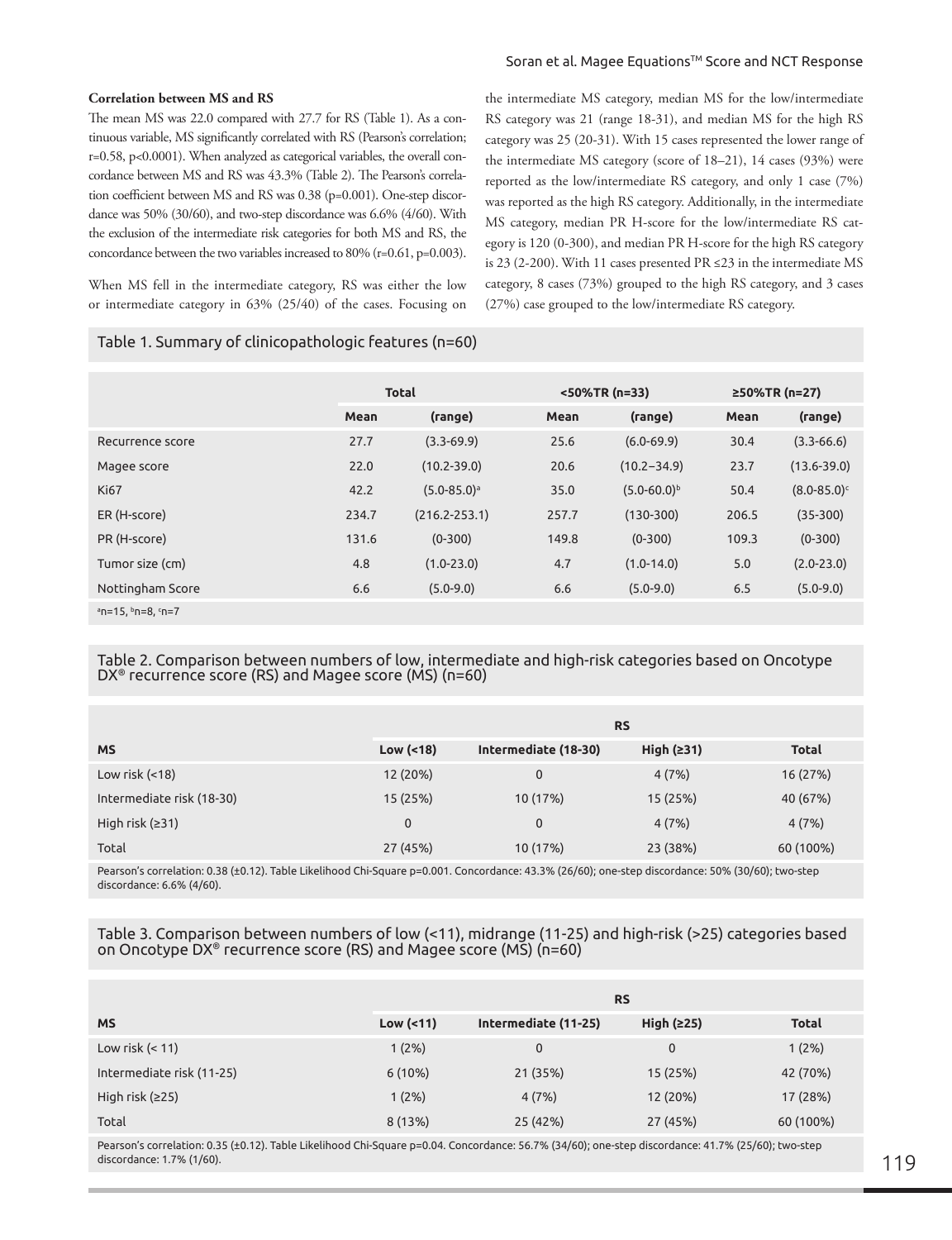## Eur J Breast Health 2020; 16(2): 117-123

In order to investigate the low and midrange risk categories, we used the other cutoff as follows: low  $(<11$ ), intermediate  $(11–25)$ , and high  $(525)$  (Table 3). Oncotype DX<sup>®</sup> assay demonstrated a low RS  $(<11)$  in 8 (13%), intermediate RS (11–25) in 25 (42%) and high RS (>25) in 27 (45%) samples (Table 3). Magee Equations**TM** demonstrated a low MS (<11) in 1 (2%), intermediate MS (11–25) in 42 (70%) and high MS (>25) in 17 (28%) tissues. By using this cutoff, the concordance between MS and RS as a categorical variable was increased to 56.7%. One-step discordance was 41.7% (25/60), and two-step discordance was 1.7% (1/60). With the exclusion of the intermediate risk categories for both MS and RS, the concordance further increased to 92.9%.

**Correlation between MS and RS in the patients achieved ≥50%TR** Twenty-five percent (4/16) of the low MS category patients, 50% (20/40) of the intermediate MS category patients, and 75% (3/4) of the high MS category patients achieved  $\geq 50\%$ TR, compared with

37% (10/27) of the low RS category patients, 60% (6/10) of the intermediate category RS patients and 48% (11/23) of the high RS category patients achieved  $\geq 50\%$ TR (Table 4, 5). Focusing on the  $\geq 50\%$ TR achieved patients, the correlation between MS and RS was marginally significant (Table 4; r=0.42, p=0.05). The concordance between MS and RS was 44.4%. One-step discordance was 51.9% (14/27), and two-step discordance was 3.7% (1/27). With the exclusion of the intermediate risk categories for both MS and RS, the concordance increased to 86% (r=0.75, p=0.002).

We also investigated the low and midrange risk categories (Table 5). Oncotype  $DX^{\circ}$  assay demonstrated a low RS (<11) in 2 (7%), intermediate RS (11–25) in 11 (41%) and high RS (>25) in 14 (52%) samples. Magee equation demonstrated a low MS (<11) in 0 (0%), intermediate MS (11–25) in 16 (59%) and high MS (>25) in 11 (41%) tissues. In this cutoff, the concordance between MS and RS as a cat-

Table 4. Comparison between numbers of low, intermediate and high-risk categories based on Oncotype DX® recurrence score (RS) and Magee score (MS) among samples with tumor volume reduction ≥50%  $(n=27)$ 

|                           | <b>RS</b>     |                      |              |              |  |
|---------------------------|---------------|----------------------|--------------|--------------|--|
| <b>MS</b>                 | Low $( < 18)$ | Intermediate (18-30) | High $(231)$ | <b>Total</b> |  |
| Low risk $($ < 18)        | 3(11%)        | $\mathbf 0$          | 1(4%)        | 4 (15%)      |  |
| Intermediate risk (18-30) | 7(26%)        | 6(22%)               | 7(26%)       | 20 (74%)     |  |
| High risk $(231)$         | $\mathbf{0}$  | $\mathbf 0$          | 3(11%)       | 3(11%)       |  |
| Total                     | 10 (37%)      | 6(22%)               | 11 (41%)     | 27 (100%)    |  |

Pearson's correlation: 0.42 (±0.16). Table Likelihood Chi-Square p=0.05. Concordance: 44.4% (12/27); one-step discordance: 51.9% (14/27); two-step discordance: 3.7% (1/27).

Table 5. Comparison between numbers of low (<11), midrange (11-25) and high-risk (>25) categories based on Oncotype DX® recurrence score (RS) and Magee score (MS) among samples with tumor volume reduction ≥50% (n=27)

|                           | <b>RS</b>       |                      |              |              |  |  |
|---------------------------|-----------------|----------------------|--------------|--------------|--|--|
| <b>MS</b>                 | Low $($ <11 $)$ | Intermediate (11-25) | High $(225)$ | <b>Total</b> |  |  |
| Low risk $($ < 11)        | $\mathbf{0}$    | $\mathbf 0$          | 0            | $0(0\%)$     |  |  |
| Intermediate risk (11-25) | 1(4%)           | 7(26%)               | 8 (30%)      | 16 (59%)     |  |  |
| High risk $(225)$         | 1(4%)           | 4 (15%)              | 6(22%)       | 11 (41%)     |  |  |
| Total                     | 2(7%)           | 11 (41%)             | 14 (52%)     | 27 (100%)    |  |  |

Pearson's correlation: 0.01 (±0.19). Table Likelihood Chi-Square p=0.91. Concordance: 48.1% (13/27); one-step discordance: 48.1% (13/27); two-step discordance: 3.7% (1/27).

Table 6. Comparison between 50%TR achievement and Oncotype DX® recurrence score (RS) and Magee score (MS) categories (focused on low and midrange risk categories)

|                  |           | <b>RS</b> categories      |                    |      | <b>MS categories</b> |                           |                    |      |
|------------------|-----------|---------------------------|--------------------|------|----------------------|---------------------------|--------------------|------|
|                  | Low<br>11 | Intermediate<br>$11 - 25$ | <b>High</b><br>>25 | p    | Low<br>11            | Intermediate<br>$11 - 25$ | <b>High</b><br>>25 | p    |
| $<$ 50%TR (n=33) | 6(18%)    | 14 (42%)                  | 13 (39%)           | 0.20 | 1(3%)                | 26 (79%)                  | 6(18%)             | 0.04 |
| $≥50%TR(n=27)$   | 2(7%)     | 11 (41%)                  | 14 (52%)           |      | 0                    | 16 (60%)                  | 11 (40%)           |      |
| Total            | 8(13%)    | 25 (42%)                  | 27 (45%)           |      | 1(2%)                | 42 (70%)                  | 17 (28%)           |      |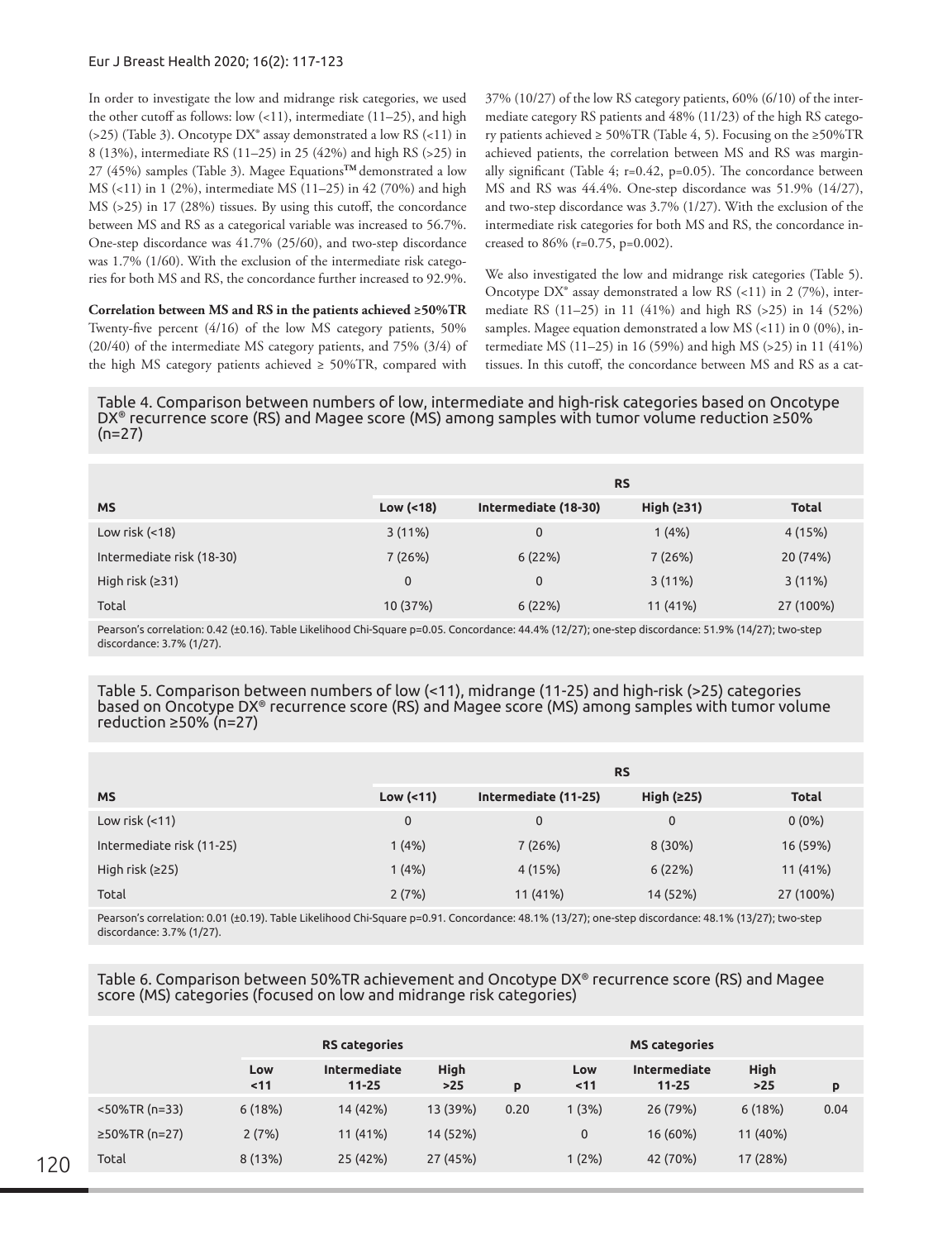Table 7. Univariate analysis of predictive factors for tumor volume reduction ≥50% (n=60)

|                                                            | Model P <sup>a</sup> | <b>AUC (95% CI)</b> <sup>b</sup> | <b>AIC</b> |
|------------------------------------------------------------|----------------------|----------------------------------|------------|
| Recurrence score<br>categories<br>$($ < 18, 18 ⋅ 30, ≥ 31) | 0.43                 | 0.56(0.42, 0.69)                 | 86.90      |
| Magee score<br>categories<br>$($ < 18, 18 ⋅ 30, ≥ 31)      | 0.13                 | 0.63(0.52, 0.75)                 | 83.95      |
| Low risk Magee<br>score category (<18)                     | 0.07                 | 0.61(0.50, 0.72)                 | 82.90      |
| <b>ER</b><br>(H-score <100, ≥100)                          | 0.97                 | 0.59(0.52, 0.67)                 | 78.03      |
| <b>PR</b><br>(H-score <120, ≥120)                          | 0.12                 | 0.60(0.48, 0.73)                 | 84.05      |

ªLogistic regression modeling tumor volume reduction ≥50% as the outcome. <sup>b</sup>95 % Wald Confidence Intervals

AUC: Area Under the ROC (Receiver Operating Characteristic) Curve, AIC: Akaike Information Criterion

egorical variable was increased to 48.1%. One-step discordance was 48.1% (13/27), and two-step discordance was 3.7% (1/27). With the exclusion of the intermediate risk categories for both MS and RS, the concordance increased to 85.7%. Table 6 shows comparison between 50%TR achievement and RS (p=0.20) and MS (p=0.04) categories, focused on low and midrange risk categories.

# **Predictive factors for the ≥50%TR achievement**

Predictive factors for the ≥50%TR achievement from univariate analysis are listed in Table 7. Although MS showed the highest predictive power, none of the factors such as RS, MS, ER and PR were statistically significant. The AUC values for RS, MS, ER and PR were 0.56, 0.63, 0.59, 0.60, respectively. Focusing on the low risk MS category, it did not lead to a significant improvement as a predictive factor (p=0.07, AUC=0.61). Low level of ER H-score (<100) was not a statically significant factor for the ≥50%TR achievement, whereas all patients who had low level (<100) of ER H-score (n=5, the median MS=30 [range 21.5–39]) achieved ≥50%TR.

# **Discussion and Conclusion**

Patients must pay out of pocket for Oncotype DX® test in most of the countries as the insurance companies don't reimburse this highcost test. In this study, we investigate the correlation between MS and RS from pretreatment biopsy tissue samples. In a continuous variable analysis, MS correlated significantly with RS. As a categorical variable, the Pearson's correlation coefficient between MS and RS dropped (Table 2). With the exclusion of the intermediate risk categories for both MS and RS, the concordance increased to 80%, and MS and RS showed strong correlation. Therefore, one can conclude that if MS is clearly in the high or low categories, it is predictive of the RS categories with 80% certainty.

MS tends to report more intermediate risk category patients than Oncotype DX® testing. Focusing on the intermediate MS category in our study, with 15 patients represented the lower range of the intermediate MS category (score of 18–21), 14 cases (93%) were reported as the low/intermediate RS category and only 1 case (7%) was reported as the high RS category. Therefore, patients who represent the lower range of the intermediate MS category (score of 18–21) can be categorized into the low/intermediate risk RS with an over 90% possibility. In addition, with 11 cases presented PR H-score ≤23 in the intermediate MS category, 8 cases (73%) grouped to the high RS category, and 3 cases (27%) grouped to the low/intermediate RS. Therefore, when MS is calculated as the intermediate group, low PR H-score patients may be grouped into the high RS category with an over 70% possibility. Others have also found similar strong correlations of lower PR scores with higher RS similar to our findings (10, 12, 13, 15−17).

Management for patients with intermediate risk disease by Oncotype DX<sup>®</sup> testing is published recently (37). Adjuvant endocrine therapy and CT had similar efficacy in women with HR (+), HER2-, axillary node negative BC who had RS between 11 and 25, although some benefit of CT was found in some women 50 years of age or younger. To investigate the low and midrange risk categories, we also used cutoff as low  $(11)$ , intermediate  $(11–25)$ , and high  $(>25)$ . By using this cutoff, the concordance between MS and RS as a categorical variable was increased to 56.7%. With the exclusion of the intermediate risk categories for both MS and RS, the concordance further increased to 92.9%. From these results, MS > 25 may be another cut off for predicting the high RS category (Table 3).

Focusing on the ≥50%TR achieved patients, the correlation between MS and RS was marginally significant (Table 3). The concordance between MS and RS was 44.4% due to one-step discordance. Excluding the intermediate categories for both MS and RS, the concordance increased to 86%, and MS and RS presented very strong correlation. According to this fact, when MS is in the high or low categories, it may predict the RS categories with 86% certainty for the achievement of ≥50%TR. The same was true of for the cutoff as low (<11), intermediate (11–25), and high (>25) (Table 3), and statistically significant correlation was found between 50%TR achievement and MS categories in terms of this cutoff (Table 3).

A number of conflicting results have been published on the usefulness of RS in predicting response to neoadjuvant therapy (26-34). Although two reports showed there was no statistically significant association between tumor response and RS (26, 27), some studies support the correlation between RS and tumor response to neoadjuvant systemic therapy (28-34). In univariate analyses of predictive factors for the ≥50%TR achievement from our study (Table 7), none of the models were statistically significant. However, the MS gave the best predictive power; 25% (4/16) of the low MS category patients and 75% (3/4) of the high MS category patients achieved  $\geq$  50%TR, compared with 37% (10/27) of the low RS category patients, and 48% (11/23) of the high RS category patients achieved ≥50%TR (Table 2, 4). Especially, in terms of predictive value of the ≥50%TR achievement, there is a possibility that MS can be superior to RS. Since small number of patients in our study may have affected not to reach statistical significance in MS and tumor response correlation, further larger studies are needed. Changing focus on another pathological factor for the  $\geq$  50%TR achievement, there was a trend that low level of PR H-score (<120) had the predictive power, but there was not significant. Although low level of ER H-score (<100) was not a statically significant factor for the ≥50%TR achievement probably due to smaller sample size, all patients who had low level of ER H-score (<100) (n=5) achieved ≥50%TR. These results are consistent with previous studies (28, 29).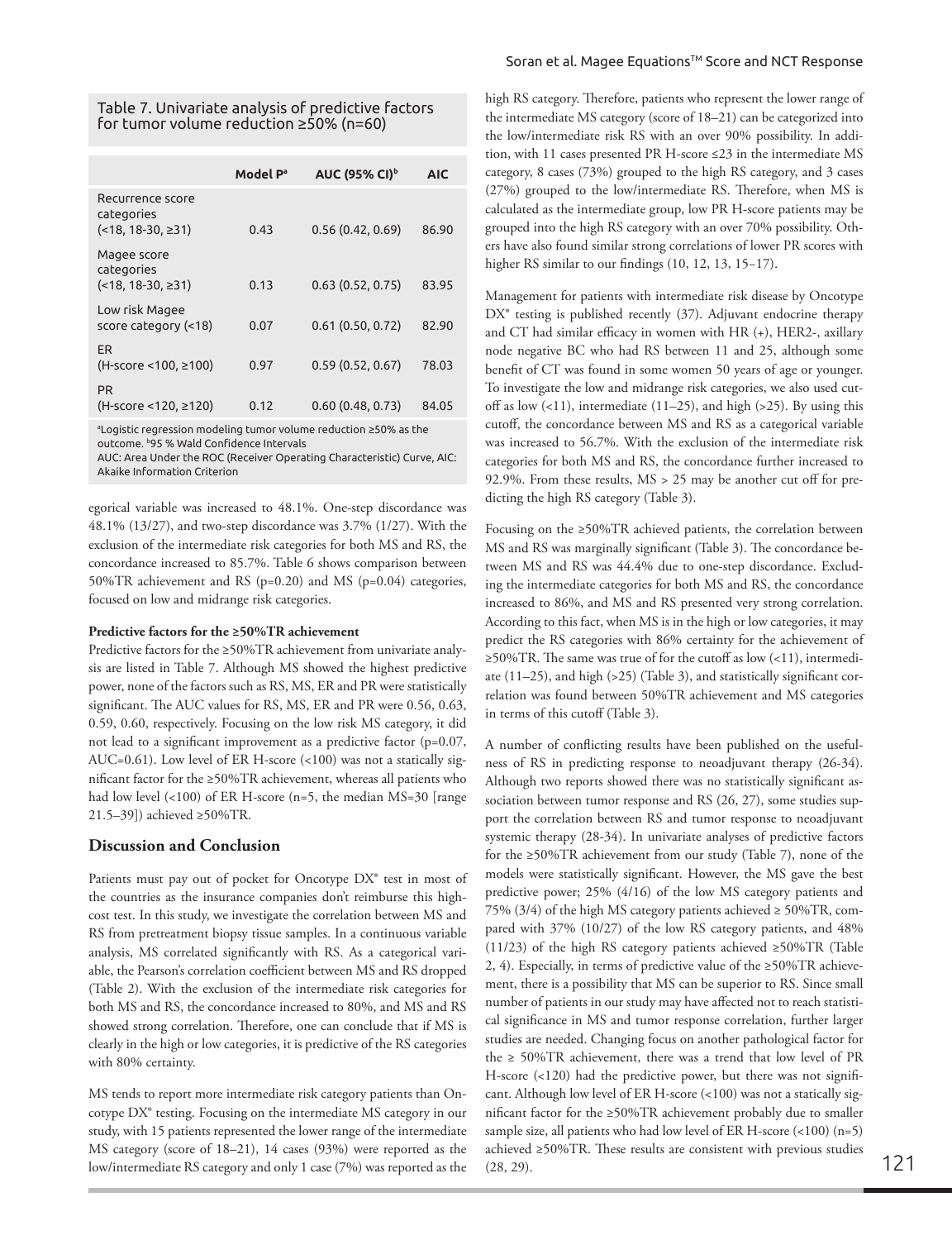Farrugia et al. (38) investigated an association between pCR after NCT and MS. They reported that pCR rate increased with higher MS, but this study had no genomic test. They concluded that MS can predict pCR, but this finding should be tested in a bigger study.

Some studies have been reported the association between RS and tumor response to neoadjuvant therapy, nevertheless, RS is not available for patients in almost most countries. Under such a situation, our results assure that MS gives an additional information in patient for NCT, especially for low or high MS score patients. The low or high MS categories are predictive of the RS categories with 80% certainty, and they may predict the RS categories with 86% certainty for the achievement of ≥50%TR. When MS is calculated to the intermediate risk category, patients who represented the lower range of the intermediate MS category (score of 18–21) can be categorized into the low/intermediate risk RS with an over 90% possibility, and low PR H-score may categorize the intermediate MS risk patients into the high RS category.

From our results, one can be speculated that the high MS category calculated from pretreatment biopsy tissue may enable us to predict high tumor response to chemotherapy. On the other hand, the low MS category may give small benefit of NCT, and initial surgery or neoadjuvant hormonotherapy may be recommended. Since none of factors including MS were not significantly correlated with tumor response in this small study, further studies are needed to determine whether MS can be a predictive marker for tumor response in neoadjuvant settings or not.

Our study has some limitations. At first, this is a small sample study from single institution. It was noteworthy that this result was achieved using limited amount of tissues obtained from pretreatment core needle biopsy. The second, we used an original method to evaluate tumor response (Magee Method; http://path.upmc.edu/onlineTools/ ptvr.html). We cannot deny that different results will be come out with other assessment methods for tumor response.

The present study demonstrated that there was a strong correlation between MS and RS from pretreatment biopsy tissue samples in ER+ and HER2- invasive BC. Magee equation is a simple method that takes no additional cost and waiting time. When Oncotype DX® testing is not available readily, MS from pretreatment biopsy tissue can be a useful decision-making tool in the neoadjuvant setting, especially for low- or high-MS patients.

**Ethics Committee Approval:** Ethics committee approval was received for this study from the ethics committee of University of Pittsburgh Institutional Review Board (IRB#:PRO09080144, August 3, 2010).

#### **Informed Consent:** N/A.

#### **Peer-review:** Externally peer-reviewed.

**Author Contributions:** Concept – A.S.; Design – A.S., R.B.; Supervision – A.S., R.B.; Resources – A.S., R.B., K.T.; Materials – A.S., R.B., K.T.; Data Collection and/or Processing – A.S., R.B., K.T.; Analysis and/or Interpretation – A.S., R.B., K.T., E.S.; Literature Search – A.S., K.S., E.S.; Writing Manuscript – A.S., R.B., K.T., E.S.; Critical Review – A.S., R.B., K.T., E.S.

**Conflict of Interest:** The authors have no conflicts of interest to declare.

**Financial Disclosure:** This study was funded by Genomic Health, Inc.; Grant number #01-48. 122 pathologic assessment of lymph node-negative estrogen receptor-positive

## **References**

- 1. Paik S, Shak S, Tang G, Kim C, Baker J, Cronin M, et al. A multigene assay to predict recurrence of tamoxifen-treated, node-negative breast cancer. N Engl J Med 2004; 351: 2817-2826. (PMID: 15591335) **[\[CrossRef\]](https://doi.org/10.1056/NEJMoa041588)**
- 2. Paik S, Tang G, Shak S, Kim C, Baker J, Kim W, et al. Gene expression and benefit of chemotherapy in women with node-negative, estrogen receptor-positive breast cancer. J Clin Oncol 2006; 24: 3726-3734. (PMID: 16720680) **[\[CrossRef](https://doi.org/10.1200/JCO.2005.04.7985)]**
- 3. Albain KS, Barlow WE, Shak S, Hortobagyi GN, Livingston RB, Yeh IT, et al. Prognostic and predictive value of the 21-gene recurrence score assay in postmenopausal women with node-positive, oestrogen-receptorpositive breast cancer on chemotherapy: a retrospective analysis of a randomised trial. Lancet Oncol 2010; 11: 55-65. (PMID: 20005174) **[\[CrossRef\]](https://doi.org/10.1016/S1470-2045(09)70314-6)**
- 4. Mamounas EP, Tang G, Fisher B, Paik S, Shak S, Costantino JP, et al. Association between the 21-gene recurrence score assay and risk of locoregional recurrence in node-negative, estrogen receptor-positive breast cancer: results from NSABP B-14 and NSABP B-20. J Clin Oncol 2010; 28: 1677-1683. (PMID: 20065188) **[[CrossRef\]](https://doi.org/10.1200/JCO.2009.23.7610)**
- 5. Tang G, Shak S, Paik S, Anderson SJ, Costantino JP, Geyer CE Jr, et al. Comparison of the prognostic and predictive utilities of the 21-gene Recurrence Score assay and Adjuvant! for women with node-negative, ERpositive breast cancer: results from NSABP B-14 and NSABP B-20. Breast Cancer Res Treat 2011; 127: 133-142. (PMID: 21221771) **[[CrossRef](https://doi.org/10.1007/s10549-010-1331-z)]**
- 6. Coates AS, Winer EP, Goldhirsch A, Gelber RD, Gnant M, Piccart-Gebhart M, et al. Tailoring therapies--improving the management of early breast cancer: St Gallen International Expert Consensus on the Primary Therapy of Early Breast Cancer 2015. Ann Oncol 2015; 26: 1533-1546. (PMID: 25939896)
- 7. Senkus E, Kyriakides S, Ohno S, Penault-Llorca F, Poortmans P, Rutgers E, et al. Primary breast cancer: ESMO Clinical Practice Guidelines for diagnosis, treatment and follow-up. Ann Oncol 2015; 26(Suppl 5): v8-30. (PMID: 26314782) **[\[CrossRef](https://doi.org/10.1093/annonc/mdv298)]**
- 8. Harris LN, Ismaila N, McShane LM, Andre F, Collyar DE, Gonzalez-Angulo AM, et al. Use of biomarkers to guide decisions on adjuvant systemic therapy for women with early-stage invasive breast cancer: American Society of Clinical Oncology Clinical Practice Guideline. J Clin Oncol 2016; 34: 1134-1150. (PMID: 26858339) **[[CrossRef\]](https://doi.org/10.1200/JCO.2015.65.2289)**
- 9. NCCN Clinical Practice Guidelines in OncologyTM: Breast Cancer (Version 2.2016; http://www.nccn.org) Accessed Dec 2016.
- 10. Allison KH, Kandalaft PL, Sitlani CM, Dintzis SM, Gown AM. Routine pathologic parameters can predict Oncotype DX recurrence scores in subsets of ER positive patients: who does not always need testing? Breast Cancer Res Treat 2012; 131: 413-424. (PMID: 21369717) **[[CrossRef](https://doi.org/10.1007/s10549-011-1416-3)]**
- 11. Gage MM, Rosman M, Mylander WC, Giblin E, Kim HS, Cope L, et al. A validated model for identifying patients unlikely to benefit from the 21-gene recurrence score assay. Clin Breast Cancer 2015; 15: 467-472. (PMID: 26072275) **[\[CrossRef](https://doi.org/10.1016/j.clbc.2015.04.006)]**
- 12. Tang P, Wang J, Hicks DG, Wang X, Schiffhauer L, McMahon L, et al. A lower Allred score for progesterone receptor is strongly associated with a higher recurrence score of 21-gene assay in breast cancer. Cancer Invest 2010; 28: 978-982. (PMID: 20690804) **[[CrossRef\]](https://doi.org/10.3109/07357907.2010.496754)**
- 13. Cuzick J, Dowsett M, Pineda S, Wale C, Salter J, Quinn E, et al. Prognostic value of a combined estrogen receptor, progesterone receptor, Ki-67, and human epidermal growth factor receptor 2 immunohistochemical score and comparison with the Genomic Health recurrence score in early breast cancer. J Clin Oncol 2011; 29: 4273-4278. (PMID: 21990413) **[\[CrossRef\]](https://doi.org/10.1200/JCO.2010.31.2835)**
- 14. Ingoldsby H, Webber M, Wall D, Scarrott C, Newell J, Callagy G. Prediction of Oncotype DX and TAILORx risk categories using histopathological and immunohistochemical markers by classification and regression tree (CART) analysis. Breast 2013; 22: 879-886. (PMID: 23643806) **[\[CrossRef\]](https://doi.org/10.1016/j.breast.2013.04.008)**
- 15. Auerbach J, Kim M, Fineberg S. Can features evaluated in the routine